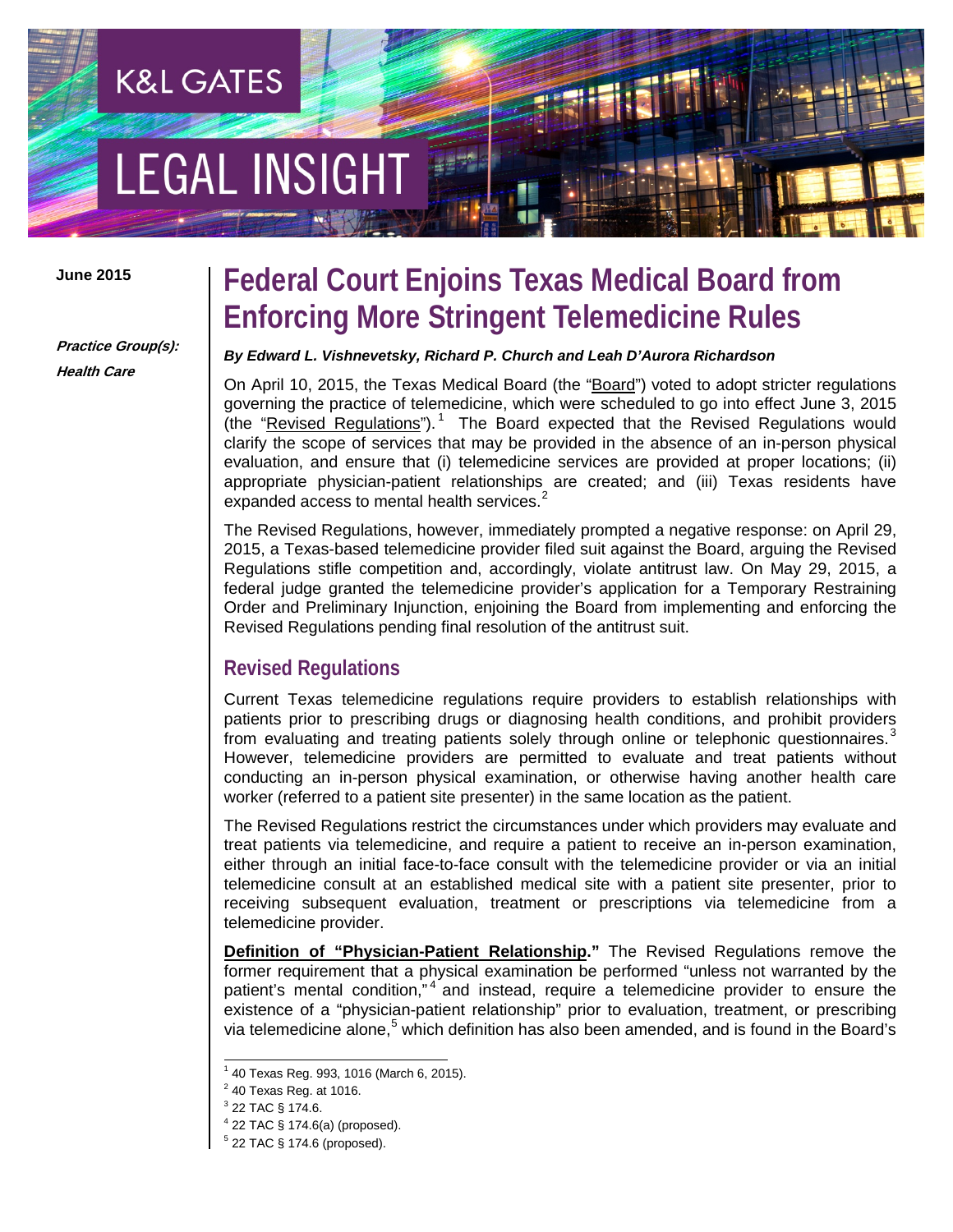## **Federal Court Enjoins Texas Medical Board from Enforcing More Stringent Telemedicine Rules**

disciplinary guidelines concerning prescriptions of certain drugs.<sup>[6](#page-1-0)</sup> The current regulation requires a provider to use "acceptable medical practices *such as* patient history, mental status examination, physical examination and appropriate diagnostic laboratory testing" prior to issuing a prescription to a patient.<sup>[7](#page-1-1)</sup> However, the Board has now amended this regulation to require a physician, at a minimum, to:

- Establish a patient's identity.
- Establish a diagnosis through acceptable medical practices, *including* documenting and performing a patient history, mental status examination, an in-person physical examination, and appropriate diagnostic and laboratory testing.
- Discuss the diagnosis, the evidence supporting the diagnosis, and risks and benefits of treatment options with the patient.
- Ensure the availability of appropriate follow-up care for the patient.<sup>[8](#page-1-2)</sup>

The in-person physical examination requirement can be satisfied by either an "in-person evaluation" or a "face-to-face visit." An "in-person evaluation" is defined as an evaluation performed by a provider who is in the same location as the patient. Similarly, a "face-to-face visit" is defined as an evaluation performed on a patient where, again, the provider and patient are in the same location or where the patient is at an "established medical site," which is a location in which a patient site presenter is present with the patient and medical technology sufficient to allow an adequate and appropriate physical evaluation are both present.<sup>[9](#page-1-3)</sup> A "patient site presenter" is an individual licensed or certified to perform health care or certain mental health services who is at a location with a patient, and to whom a telemedicine provider may delegate tasks, such as performing a physical examination.<sup>[10](#page-1-4)</sup> Once a physician-patient is established, the provider may then treat the patient via telemedicine in the future.

**Definition of "Established Medical Site."** An "established medical site" is defined as a location "where there is a patient site presenter and sufficient technology and medical equipment to allow for an adequate physical evaluation, as appropriate for the patient's presenting complaint." [11](#page-1-5) Current Texas regulations distinguish telemedicine services provided to a patient located at "an established medical site" and those provided to a patient not at an "established medical site." Under the current rule, a provider is permitted to establish, diagnose, and treat a patient located in an established medical site via telemedicine,<sup>[12](#page-1-6)</sup> and the Board's current informal guidance states that it does not limit the type of care that a patient may receive at an established medical site.<sup>13</sup> Under the current rule, if a patient is not at an established medical site, the patient must have had at least one in person treatment visit with the physician via in person examination or telemedicine at an

<span id="page-1-0"></span> $6$  22 TAC § 190.8(1)(L) (proposed).

<span id="page-1-1"></span> $7$  22 TAC § 190.8(1)(L) (emphasis added).

 $8$  22 TAC § 190.8(1)(L) (proposed) (emphasis added).

<span id="page-1-3"></span><span id="page-1-2"></span><sup>9</sup> 22 TAC § 174.2(2).

<sup>10</sup> 22 TAC § 174.2(7).

<span id="page-1-4"></span><sup>11</sup> 22 TAC § 174.2(2) (proposed).

<span id="page-1-7"></span><span id="page-1-6"></span><span id="page-1-5"></span><sup>12</sup> 22 TAC § 174.6.

<sup>&</sup>lt;sup>13</sup> Texas Medical Board, Telemedicine FAQs, http://www.tmb.state.tx.us/faq.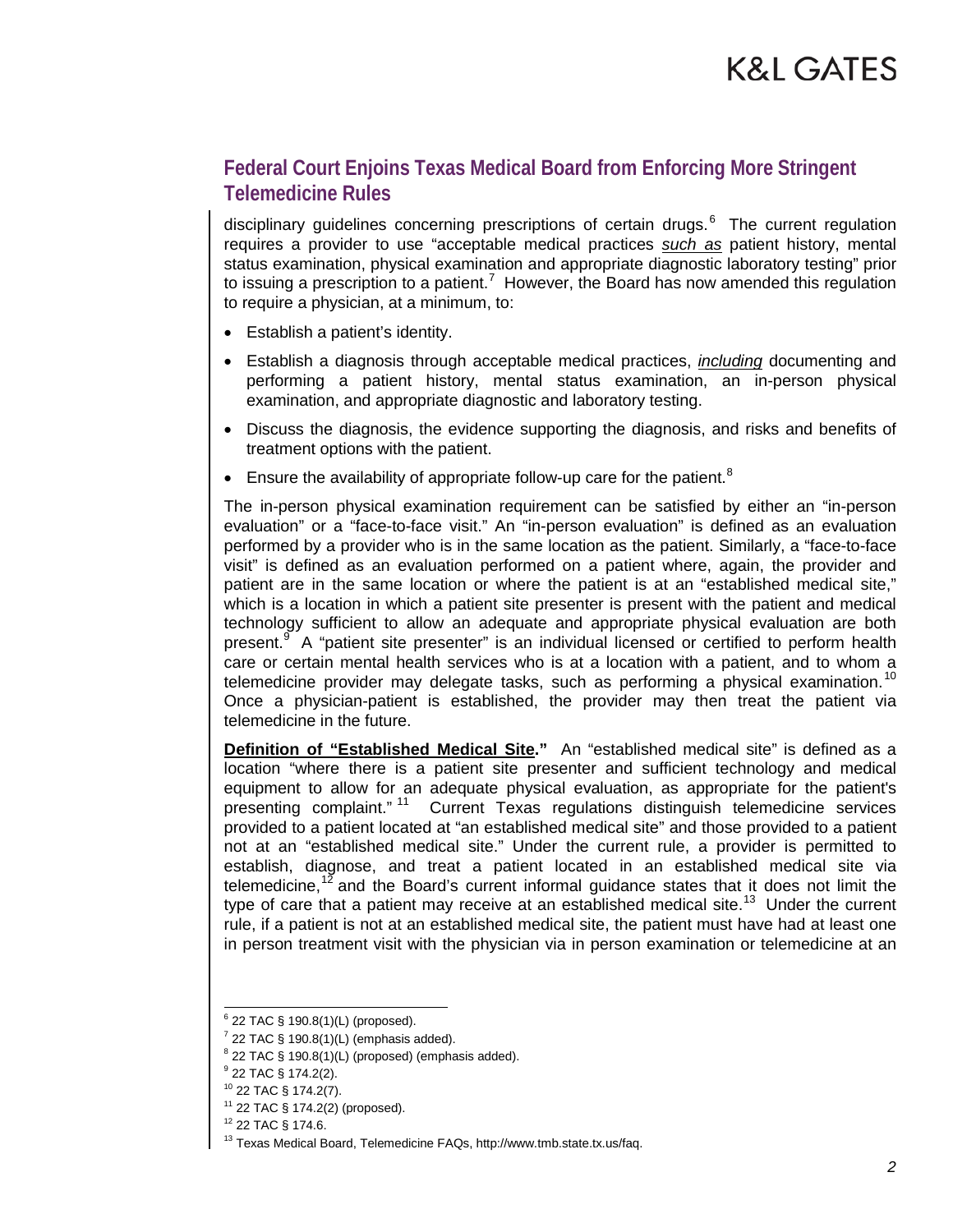### **Federal Court Enjoins Texas Medical Board from Enforcing More Stringent Telemedicine Rules**

established medical site (including patient site presenter)prior to evaluation and treatment via telemedicine, either with the telemedicine provider or a referring physician.<sup>14</sup>

The Board has now revised the definition of "established medical site" to clarify that a telemedicine provider must establish a "defined physician-patient relationship," which requires an in-person examination by the telemedicine provider, either via direct face-to-face consult with the telemedicine provider or via telemedicine at an established medical site with a patient site presenter, prior to prescribing prescription drugs, as discussed above. Notwithstanding that general rule, the revised definition would allow telemedicine services to be provided in the absence of an in-person physical examination at certain mental health centers, where a patient is a resident, and a patient's home, if the services are limited to mental health services.<sup>15</sup>

**Definition of "Standard of Care."** The revised definition of "standard of care" clarifies that telemedicine services are held to the same standard of care as traditional clinical services.<sup>[16](#page-2-2)</sup>

**Mental Health Services via Telemedicine.** The Revised Regulations permit a patient's residence, including a group or institutional home, to be considered an established medical site for mental health services. The Revised Regulations further clarify that a patient site presenter is not required to be present for telemedicine encounters at an established medical site if the services are related to mental health, except in cases of "behavioral emergencies."<sup>17</sup>

**Definition of "Group or Institutional Setting."** Under the Revised Regulations, "Group or Institutional Setting" is defined as the location where mental health services may be provided under the telemedicine rules.<sup>[18](#page-2-4)</sup> A "Group or Institutional Setting" includes residential treatment facilities, halfway houses, jails, nursing homes, and other healthcare facilities.

#### **Antitrust Complaint and Preliminary Injunction**

On April 29, 2015, Dallas-based Teladoc, Inc. ("Teladoc"), the largest US telemedicine provider, filed an antitrust lawsuit in U.S. District Court for the Western District of Texas (the "District Court") against the Board to block the new requirement in the Revised Regulations that an in-person physical examination, either by the telemedicine provider or a patient site presenter, be conducted prior to providing diagnosis, treatment, and prescription via telemedicine.<sup>[19](#page-2-5)</sup> Noting that 12 of the 14 Board members who approved the Revised Regulations are practicing physicians, the Complaint alleges that the new requirement restricts competition and that Teladoc will suffer irreparable harm should the new requirement be implemented.<sup>20</sup>

<span id="page-2-0"></span> <sup>14</sup> 22 TAC § 174.7.

<span id="page-2-1"></span><sup>15</sup> 22 TAC § 174.2(2) (proposed).

<sup>16</sup> 22 TAC § 174.6(d)(2)(C) (proposed).

<span id="page-2-3"></span><span id="page-2-2"></span><sup>&</sup>lt;sup>17</sup> 22 TAC § 174.6(c) (proposed). A "behavioral emergency" is defined in 25 TAC § 415.253 as "a situation involving an individual who is behaving in a violent or self-destructive manner and in which preventive, de-escalative, or verbal techniques have been determined to be ineffective and it is immediately necessary to restrain or seclude the individual to prevent: (A) imminent probable death or substantial bodily harm to the individual because the individual is attempting to commit suicide or inflict serious bodily harm; or (B) imminent physical harm to others because of acts the individual commits."

<span id="page-2-4"></span><sup>18</sup> 22 TAC § 174.2(11) (proposed).

 $19$  Complaint at 3-4, Teladoc, Inc. v. Tx. Med. Bd., No. 1:15-cv-343 (W.D. Tx. April 29, 2015).

<span id="page-2-6"></span><span id="page-2-5"></span><sup>20</sup> *Id*. at 9–12.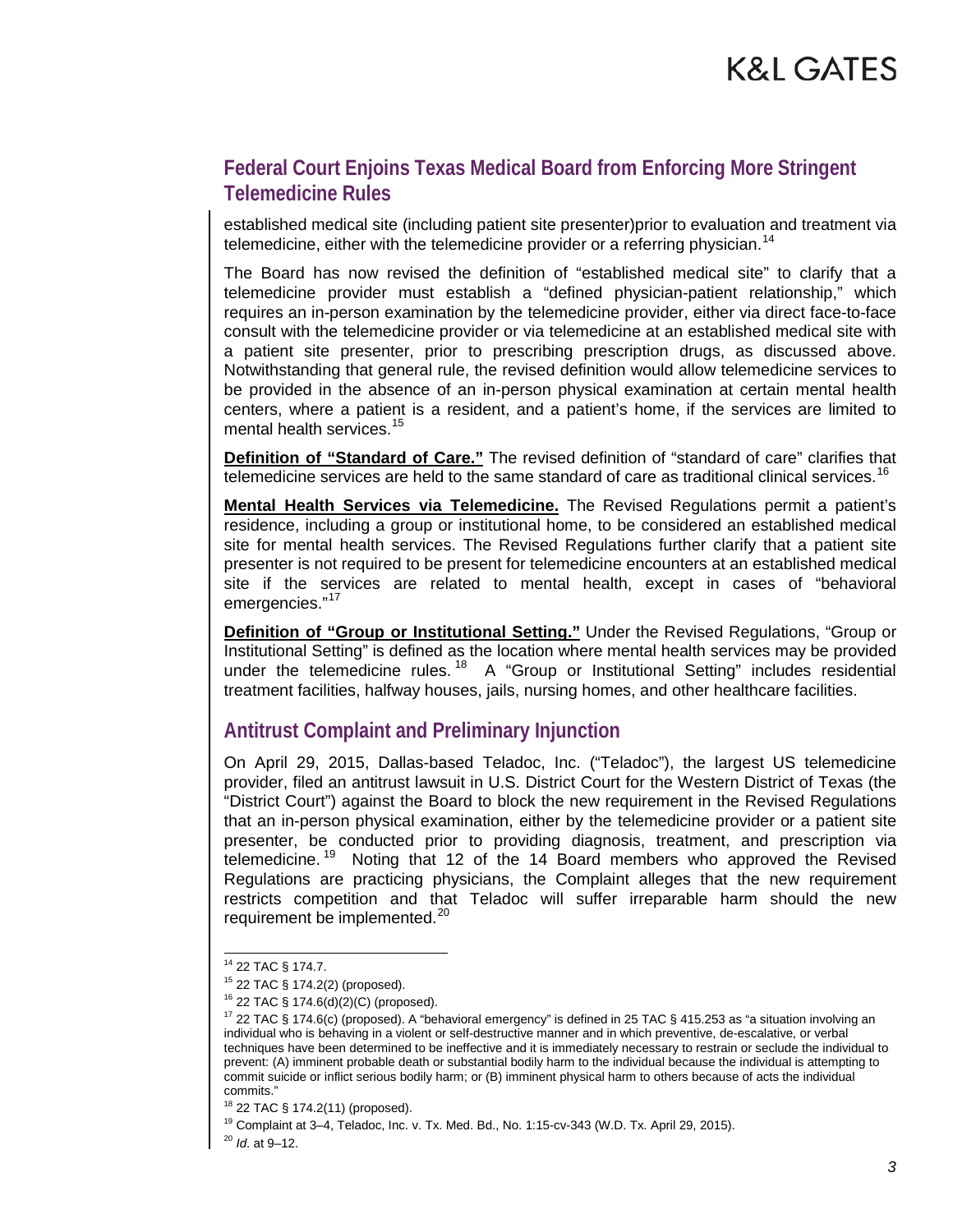## **Federal Court Enjoins Texas Medical Board from Enforcing More Stringent Telemedicine Rules**

Teladoc's lawsuit comes on the heels of the Supreme Court's recent decision in favor of the Federal Trade Commission ("FTC"), which alleged that the North Carolina Dental Board comprised almost entirely of practicing dentists (aka "market participants")—violated federal antitrust laws and illegally restricted competition by excluding non-dentists from performing teeth-whitening procedures. $21$  The Court concluded that state licensing boards composed of market participants do not enjoy automatic immunity from antitrust laws.

On May 29, 2015, the District Court issued an Order granting Teladoc's Application for a Temporary Retraining Order and Preliminary Injunction.<sup>22</sup> Interestingly, the Board declined to assert any state immunity defenses in response to Teladoc's Application, and instead, maintained that Teladoc could not demonstrate the required anti-competitive effect under the Sherman Antitrust Act.<sup>[23](#page-3-2)</sup> The District Court disagreed, concluding that Teladoc is likely to succeed in showing that the Revised Regulations—specifically, the new requirement in the disciplinary guidelines that a telemedicine provider establish a "defined physician-patient relationship" prior to evaluation, treatment, or prescribing—illegally limits competition by requiring a physical examination by either a face-to-face visit or in-person evaluation, before physicians are allowed to prescribing medication to patients.<sup>24</sup>

#### **Implications**

Consistent with other states, the Board has affirmed that the standard of care should apply equally to clinical medical services and telemedicine services. Further, the Board's expansion of the availability of mental health services (where physical examination is atypical, even in face-to-face encounters) through telemedicine is clearly a step forward for mental health providers in Texas.

However, as many states look to expand the availability of telemedicine services and allow physicians to rely on their own professional judgment as to whether treatment of a patient is appropriate through telemedicine, Texas has moved in the opposite direction by requiring an in-person examination to initiate a physician-patient relationship in all cases that do not involve mental health services. Most notably, the Revised Regulations now appear to preclude the one-off consultations for minor health issues that many people have come to associate with telemedicine.

While many healthcare providers may view these amendments as strengthening the standard of care for medical practice in Texas, telemedicine providers and employers, who view telemedicine as a more cost-effective way to provide healthcare, have already expressed frustration over the Board's position. Many have expressed that explicit removal of a telemedicine provider's discretion as to whether a physical examination should be performed prior to providing such evaluation and treatment now holds telemedicine providers to a higher standard than providers in traditional clinical settings, and therefore, is overly rigid.<sup>[25](#page-3-4)</sup>

<span id="page-3-0"></span> $21$  N.C. Bd. of Dental Examiners v. Fed. Trade Cmm'n, 574 U.S.  $\quad$  (Feb. 25, 2015) (slip op.).

 $22$  Order, Teladoc, Inc. v. Tx. Med. Bd., No. 1:15-cv-343 RP (W.D. Tx. May 29, 2015).

<span id="page-3-2"></span><span id="page-3-1"></span><sup>23</sup> *Id.* at 5–6.

<span id="page-3-3"></span><sup>24</sup> *Id.* at 20.

<span id="page-3-4"></span> $^{25}$  See, e.g., Letter from Am. Telemedicine Assoc. to Tx. Med. Bd. (Apr. 8, 2015).